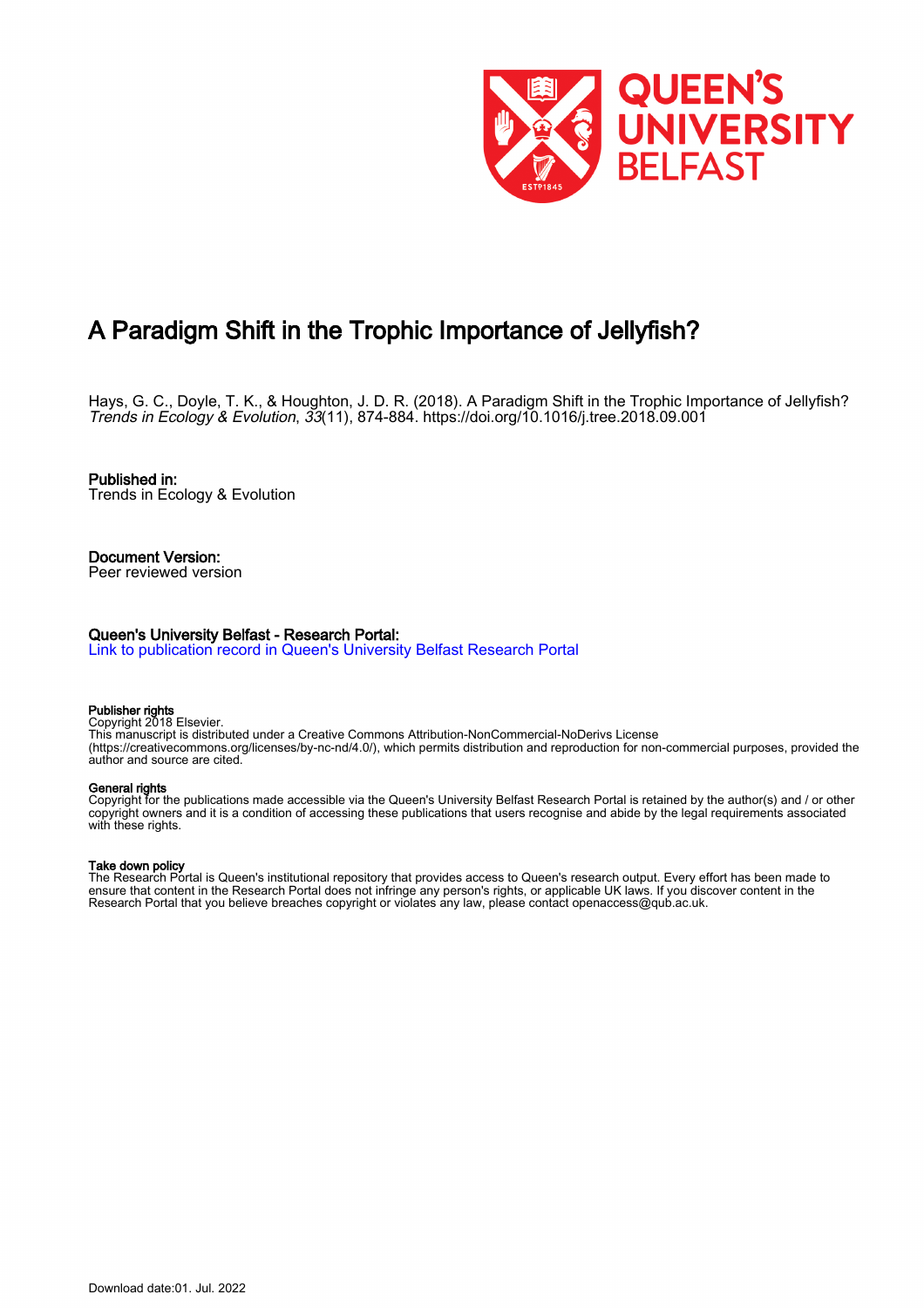# **A paradigm shift in the trophic importance of jellyfish ?**

# Graeme C. Hays<sup>1</sup>, Thomas K. Doyle<sup>2</sup> and Jonathan D.R. Houghton<sup>3</sup>

*1 Centre for Integrative Ecology, Deakin University, Geelong, Australia 2 School of Biological, Earth and Environmental Sciences, Environmental Research Institute, University College Cork, Ireland 3 School of Biological Sciences, Queen's University Belfast, Belfast, UK Correspondence. g.hays@deakin.edu.au (G. C. Hays)* 

Keywords. jelly web; diet; ingestion rates; fasting endurance; salp; siphonophores; appendicularian

**The last 30 years have seen several paradigm shifts in our understanding of how ocean ecosystems function. Now recent technological advances add to an overwhelming body of evidence for another paradigm shift in terms of the role of gelatinous plankton ("jellyfish") in marine food webs. Traditionally viewed as trophic dead ends, stable isotope analysis of predator tissues, animal‐borne cameras and DNA analysis of faecal and gut samples (metabarcoding) are all indicating that many taxa routinely consume jellyfish. Despite their low energy density, the contribution of jellyfish to the energy budgets of predators may be much greater than assumed because of rapid digestion, low capture costs, availability and selective feeding on the more energy rich components.** 

# *Jellyfish as trophic dead ends: a "belly‐full‐of‐jelly" ?*

Gelatinous zooplankton, loosely termed "jellyfish", are a taxonomically diverse group including many cnidarians, such as scyphozoan jellyfish and siphonophores, ctenophores and also chordates such as salps, pyrosomes and appendicularians (Box 1, Figure 1). Jellyfish are ubiquitous in the World's oceans and can occur in very high densities in large blooms [1, 2]. For example, distinct coastal jellyfish hotspots can occur in coastal waters, such as large aggregations of the barrel jellyfish *Rhizostoma octopus* extending over tens of square kilometers, with individuals weighing as much as 30 kg [3]. Likewise, in oceanic waters, swarms of salps, each a few cm in size, have been recorded with densities as high as 700 individuals per m<sup>-3</sup> over 1000s km<sup>2</sup> [4,5]. While it is well known that jellyfish can be voracious predators and so play important roles as consumers, they have historically often been viewed as trophic dead ends [6]. Underpinning this view is the generally low nutritional content of jellyfish (or at least the gelatinous 'bell'), meaning that large volumes need to be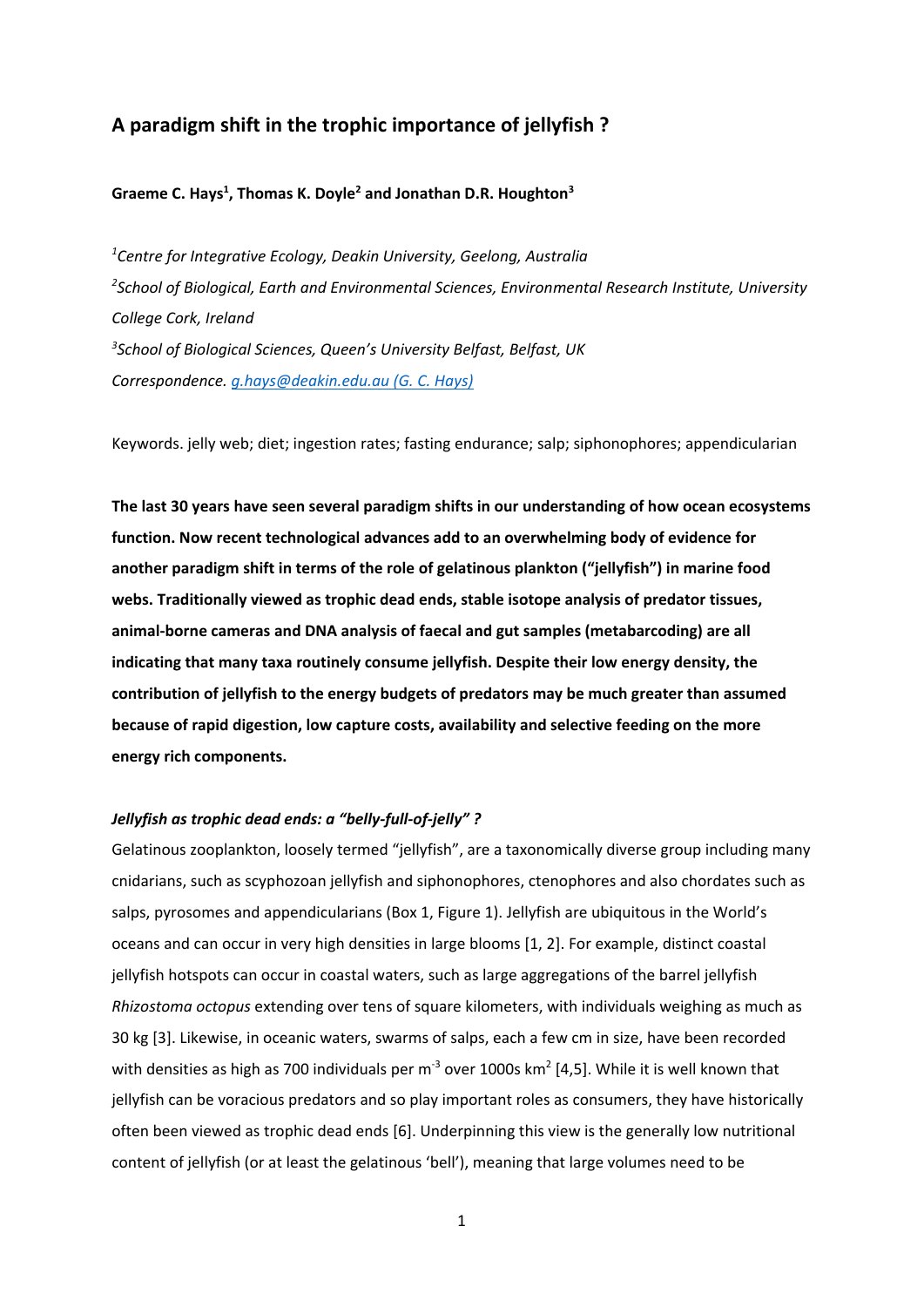consumed for a predator to meet metabolic demands. For example, comparative energy densities have been reported of 0.10-0.18 kJ per g wet mass<sup>-1</sup> for scyphozoan jellyfish and 2.4-5.8 kJ per g wet mass<sup>-1</sup> for various fish species respectively [7]. Put simply, in this case a predator would need to eat about 25‐30 times as much gelatinous tissue compared to fish to ingest the same energy content. A more recent review reiterates the low energy density of jellyfish on a wet weight basis [8].

Given the low energy density of jellyfish it has classically been argued that a diet of jellyfish would necessitate a predator carrying around a large "belly-full-of-jelly" which would lead to lower streamlining and reduce maneuverability, hence leading to higher susceptibility of that jelly‐feeder to predation itself [6]. For this reason there is a long standing suggestion that two of the most well‐ known consumers of jellyfish, the ocean sunfish (*Mola mola*) and the leatherback turtle (*Dermochelys coriacea*), are both massive. Both species weigh many 100s of kg as adults, with their large size thought to confer protection against predation, even if these mega-vertebrates are slow swimming following a bout of feeding [6]. Observations of feeding and energy balance equations illustrate how these predators likely consume vast amounts of jellyfish in order to maintain energy balance. For example, by attaching a video camera system to the carapace of leatherback turtles it was estimated that adults, weighing around 450 kg, foraging in summer off Nova Scotia consume an average of 330 kg jellyfish wet mass per day, equivalent to 73 % of their body mass per day [9]. Aside from these specialist feeders of jellyfish it has been known for many decades that a range of species may occasionally consume jellyfish [10‐13], but their contribution to the energy budget of ocean predators has been equivocal and has tended to be ignored [14].

## *Old question, new methodologies: recent evidence for jellyfish consumption*

While evidence of predation on jellyfish is certainly not a new phenomenon [10‐13], new technologies are revealing just how widespread consumption of jellyfish is among marine predators, including such charismatic taxa as tuna, albatrosses and penguins. Methodologies that are transforming our view of jellyfish as prey include stable isotope analysis (SIA) of the tissues of predators [15,16], animal‐borne cameras [17,18] remotely operated vehicles (ROVs) [19,20] and molecular analysis of stomach contents and faecal samples [21‐24] (Box 2). As well as targeted consumption of jellyfish, in some cases jellyfish may be consumed incidentally when predators are targeting the small fish and crustaceans that often live in and around their bodies [25](Fig 1a). Additionally, jellyfish themselves are active predators of ocean plankton (including larval fishes) and so will concentrate prey within their oral arms and stomachs. So by consuming jellyfish, animals also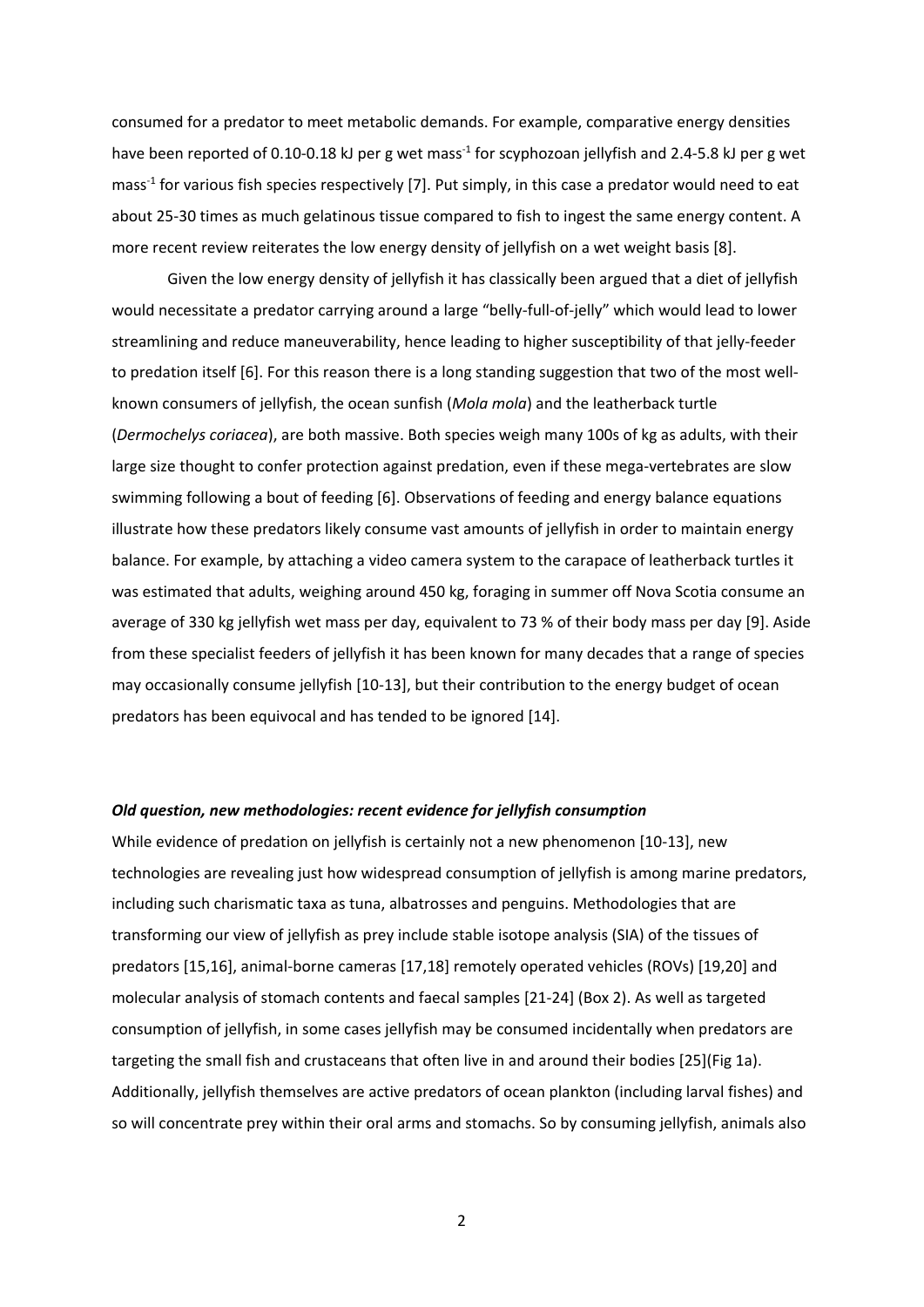profit from consuming the prey of the jellyfish themselves, i.e. jellyfish and their associated biota are consumed in a variety of ways.

 Stable isotope analysis suggests that jellyfish most likely can form an important nutritional component of the diet for a range of fish species including Atlantic bumper (*Chloroscombrus chrysurus*), bluefin tuna (*Thunnus thynnus*), little tunny (*Euthynnus alletteratus*), spearfish (*Tetrapturus belone*) and swordfish (*Xiphias gladius*) [15]. Others have used SIA to show the importance of jellyfish for green sea turtles (*Chelonia mydas*) in some regions, a species traditionally thought to be mainly herbivorous when living in in coastal environments [16]. Likewise, cameras attached to four species of penguin have recently been shown consumption of scyphozoan jellyfish, salps, and ctenophores with jellyfish representing up to 42.4% of the prey capture events for some species [17]. Such empirical foraging data (encompassing prey encounter rate, selection, consumption and handling time) can open the door to field‐based studies of optimal foraging via functional response [26]. This approach would drive a step-change in our understanding of jellyfish as prey allowing us to move beyond studies of tractable species under controlled conditions.

Likewise, molecular analysis (metabarcoding) can match minute quantities of DNA found in gut contents and or faecal (scat) samples to a range of potential prey items and has been used to show that for both sea birds and fish, jellyfish can be an important component of the diet [21‐24]. For example in a recent study of two species of albatross across eight breeding sites in which >1000 scat samples were analyzed, scyphozoan jellyfish represented 20% of the food DNA sequences, second only in importance to bony fish (66% of food DNA sequences) and ahead of crustaceans (8% of food DNA sequences) [21]. Similarly, next generation sequencing has been used to determine the gut contents of the leptocephali larvae of the endangered European eel *Anguilla anguilla* in the Sargasso Sea [27]. With gelatinous zooplankton (mostly siphonophores) representing 76% of the DNA sequences detected, it is clear that leptocephali larvae have an apparent preference for consuming jellyfish.

While the use of remotely operated vehicles to quantity species diversity in the deep sea is well known, recent forays with remotely operated vehicle (ROVs) have revealed new predatorjellyfish interactions for little studied deep sea organisms but also for familiar surface associated species. For example, the elusive giant deep‐sea octopus *Haliphron atlanticus* feeds on deep sea jellyfish [20]; and ROVs have been used to actively track sea turtles *in situ*; revealing predation on scyphozoan jellyfish, comb jellies and salps [19]. Furthermore, cameras deployed on the seabed have shown that jellyfish sinking to the seabed may be rapidly consumed by a range of benthic animals including fish, crabs, shrimps, amphipods and worms. For example, evidence from cameras suggests that dead jellyfish represent a significant component of the diet of commercially exploited lobster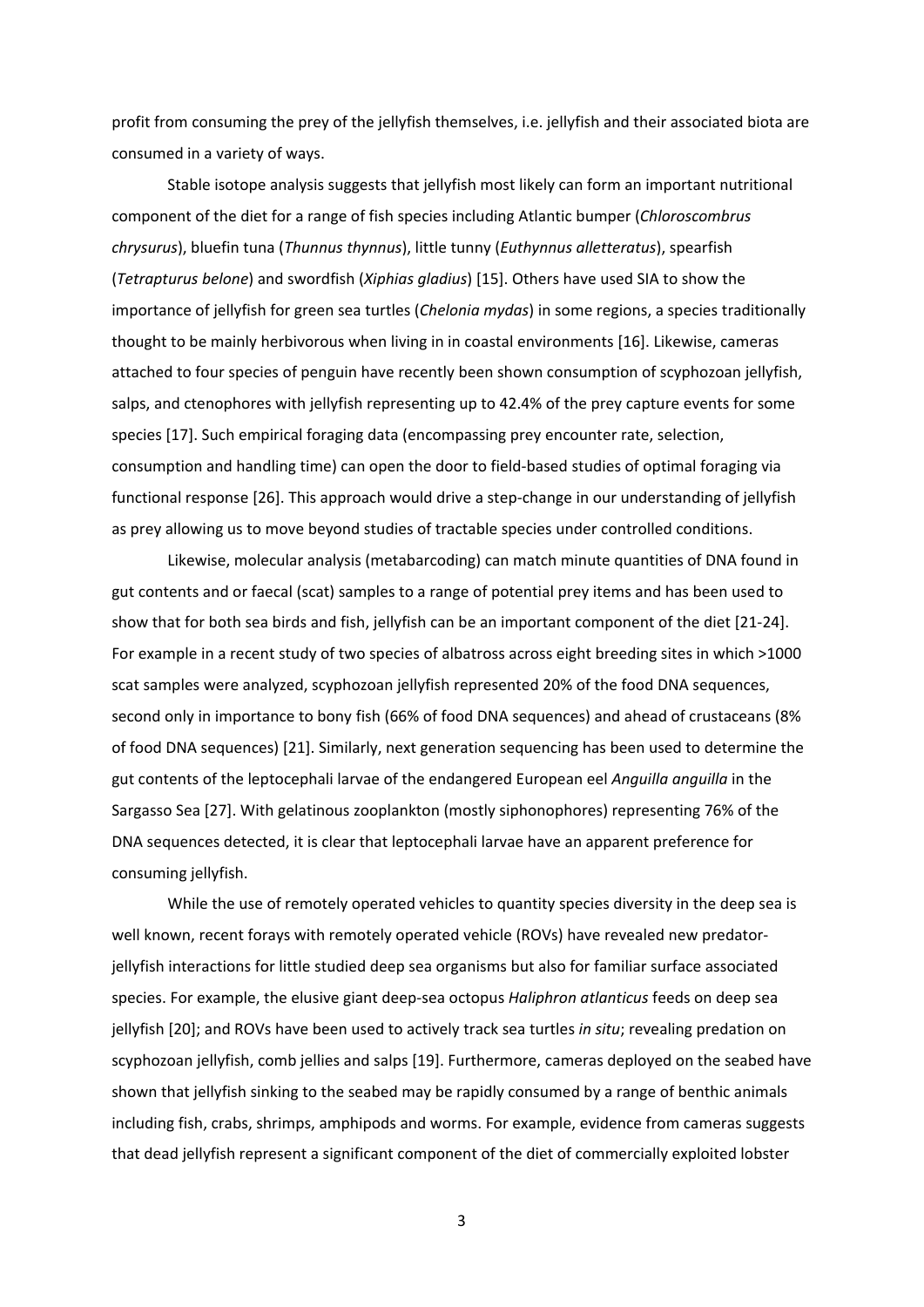*Nephrops norvegicus* in Norwegian fjords [28,29]. Likewise high levels of consumption of jellyfish by several species of benthic fish in the NW Atlantic suggests that blooms of jellyfish provide important surges of food for the benthic community [30]. Direct observation and filming by divers have also been reported showing a range of species consuming jellyfish, including fish and turtles, and as with other camera observation allow ingestion rates of jellyfish to be estimated [31,32]. Even more opportunistically, mallard ducks (*Anas platyrhynchos*) have been photographed at the surface feeding on extensive blooms of the hydrozoan *Velella velella* which illustrates that the trophic pathways of jellyfish can even extend beyond the marine environment [33]. Recent work is also shedding new light on how pelagic invertebrates, many themselves jellyfish, will routinely feed on jellyfish [34‐36], supporting a recent review of benthic scavengers and predators of jellyfish which collated many historical and some recent records of invertebrates feeding on jellyfish, mostly anemones, decapod crustaceans and echinoderms [37]. A parasitic variation on this theme is the use of jellyfish as reproductive habitat by hyperiid amphipods, with bell tissue serving as food for both adults and emergent offspring [38].

Importantly these various studies showing consumption of jellyfish have taken place throughout the world oceans and have involved a range of different types of jellyfish and predator (Fig 2a). So the picture emerging from range of methodologies is that jellyfish may often feature highly in the diets of a range of marine predators, that jellyfish may be actively targeted and that they are not simply ingested as bycatch and that sometimes jellyfish may be making an important nutritional contribution to the diet. Furthermore changing ocean conditions may sometimes favour the importance of jellyfish as food. For example, using gut content analysis to assess the diet of several fish species in the Pacific over a 15 year period, it has recently been shown that jellyfish were consumed in much higher quantities in warmer years with the conclusion that predators may feed on jellyfish when other food sources are unavailable [39]. Similarly the importance of ctenophores in the diet of Atlantic cod (*Gadus morhua*) has grown over the last 30 years [40].

Interestingly these new methodologies are also changing our understanding of the diet of animals previously assumed to feed almost entirely on jellyfish. For example, the ocean sunfish, *Mola mola*, has long been though to feed on jellyfish in an almost obligate manner. However, in recent years both DNA barcoding as well as SIA have both revealed that ocean sunfish can have a far more cosmopolitan diet [41‐43], with an apparent shift towards a more gelatinous diet in larger individuals [44].

# *Blending old and new evidence: can marine animals survive on a diet of jellyfish?*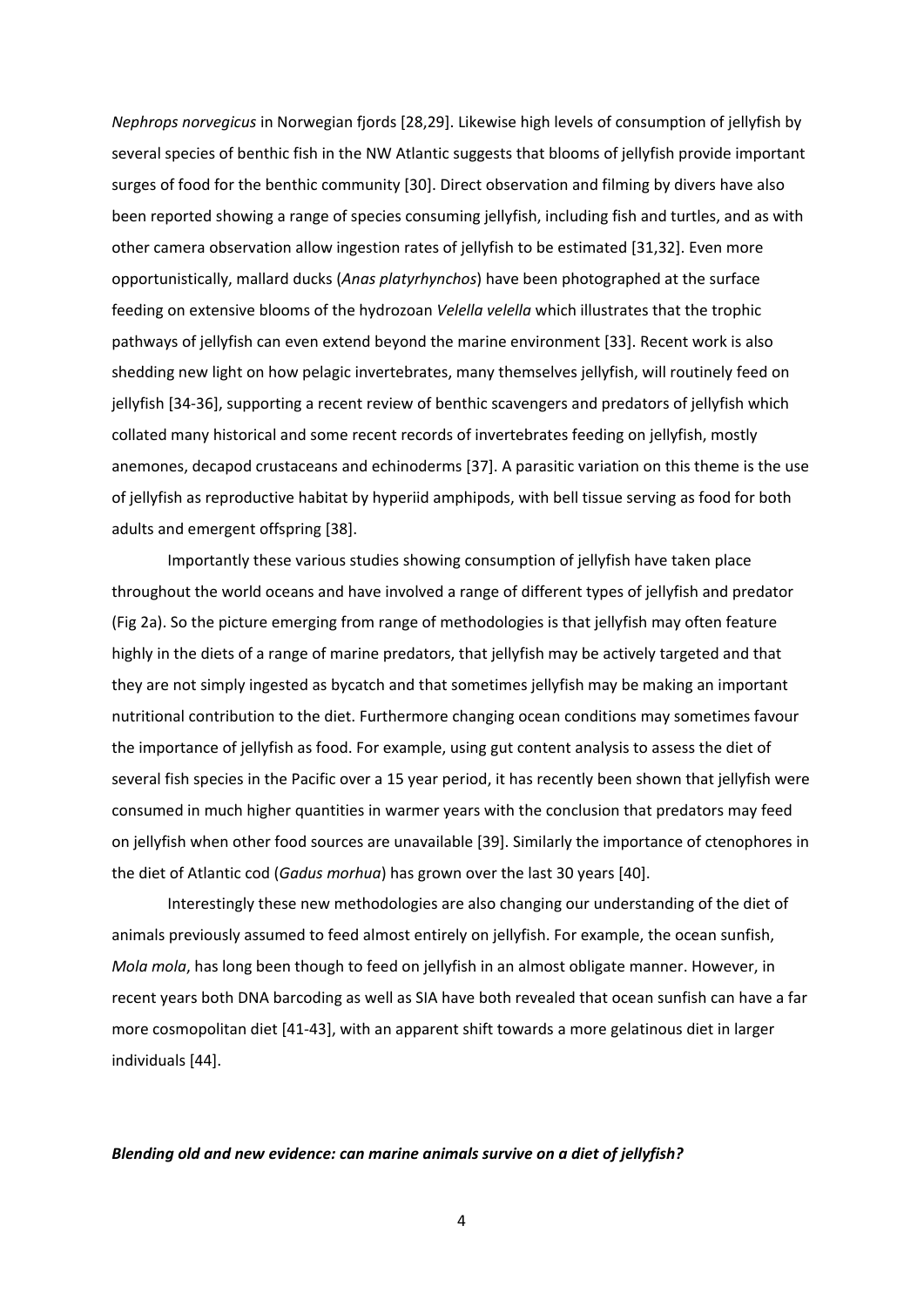While the modern techniques are increasingly revealing the presence of jellyfish in the diets of marine predators, it may be informative to turn to some of the classic older literature to assess the potential relative importance of this prey group to energy budgets. At first glance it would appear that the low energy density of jellyfish would likely mean they are simply ingested incidentally and other prey, such as fish and crustaceans, will contribute the bulk of the energy requirements of predators. However, in a classic set of experiments performed almost 20 years ago it was shown digestion rates when feeding on jellyfish could be 20× faster than for shrimp [45](Figure 2b). Put simply, the lower energy density of jellyfish may be counterbalanced by the speed with which they can be digested, so that it may be that jellyfish can actually provide comparable rates of energy acquisition to predators than feeding on fish or crustaceans.

Due to this quick digestion of jellyfish they will also tend to be under‐represented in gut content analysis. However, such traditional approaches may still indicate very recent feeding on jellyfish and so complement results emerging from other methodologies. For example, a recent analysis of 69,000 stomachs showed that 39 of 107 species of fish consumed jellyfish of which 23 fish species were previously undocumented as jellyfish consumers [46]. This study also showed how visual analysis of stomach samples can still deliver important information on dietary importance of jellyfish, particularly when fish stomachs and prey are examined immediately after a fish are collected to alleviate concerns over the degradation of jellyfish in stomachs caused by formalin or ethanol preservation or rapid digestion.

In addition to their rapid digestion, the dietary value of jellyfish is further enhanced because they (i) may be extremely abundant when encountered within blooms, (ii) do not move fast and (iii) many jellyfish taxa have extremely fast growth rates, providing three reasons for why the energy expended per unit capture when feeding on jellyfish is likely, at certain times, to be much lower/or strategically beneficial when compared to feeding on fish or other prey items which need to be actively pursued or found. For example, in oligotrophic waters of the Straits of Florida, gut content analysis and concurrent plankton tows revealed that the larvae of three species of tuna fed almost exclusively on appendicularians before they switched to piscivory [47]. Whilst it has long been known that pleuronectiform larvae need to feed on appendicularians, [48], this new work suggests that tuna larvae exploit a previously unrecognised 'nutritional loophole' [47]. Specifically, they obtain energy directly from the microbial loop and therefore, with their extremely fast growth rates, offer a relatively large consistent food source in an oligotrophic environment [47]. Jellyfish may also be important as food for larval fish in tropical environments [49]. One possibility is that by consuming jellyfish, larval reef fish may be able to extend their larval duration giving them more chance to find suitable reef sites for settlement.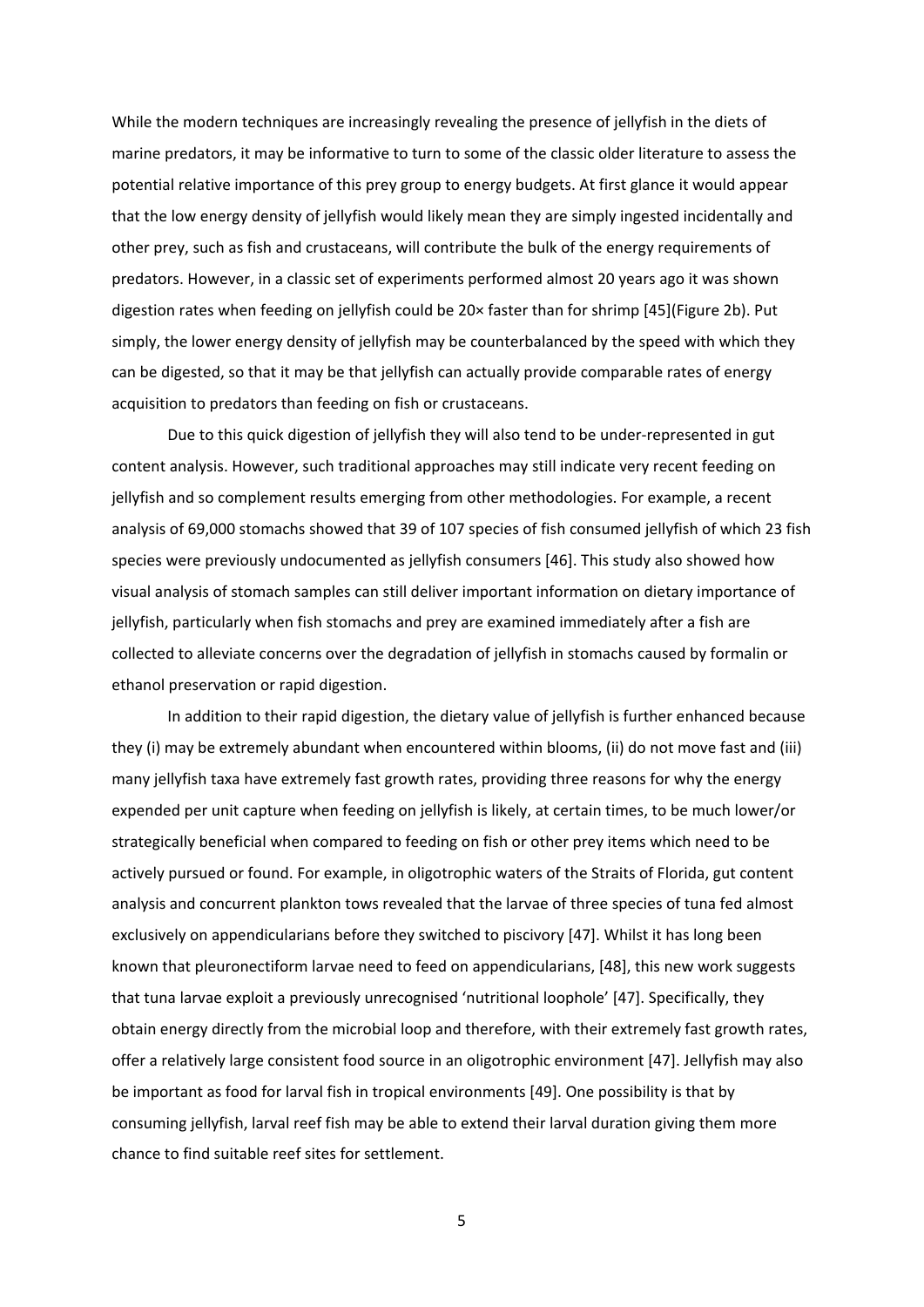Camera footage has also shown that some predators, such as the ocean sunfish, may feed selectively on specific tissues within larger jellyfish; for example, tending to consume the energy rich gonads and oral arms of scyphozoan jellyfish and ignoring the lower energy density swimming bell [31, 50]. These different components of jellyfish may differ in their energy densities by five-fold [7] and so by consuming energy rich components, marine predators can substantially improve their rate of energy ingestion. In accord with this suggestion that when jellyfish are abundant they can satisfy the energy demands of a range of predators, SIA has been used recently to show that for small fish living under the shelter of jellyfish; i.e. where jellyfish as food is essentially freely available (e.g. see Fig 1a), jellyfish tissue contributed 90% of the assimilated energy [51]. Future investigations should also probe the dietary 'value' of jellyfish beyond energetic gain. For example, jellyfish are typically rich in type II collagen (up to 46.4% dry mass), which is a major component of connective tissues in vertebrates such as cartilage, and a range of fatty acids and lipids [52]. Indeed, medical and pharmaceutical industries are harvesting type II collagen from jellyfish for a host of products (e.g. [53], so this idea that marine predators may likewise benefit from consuming jellyfish collagen may not be unfounded.

# *Constraints to being a specialist versus generalist predator of jellyfish?*

The evidence that a range of marine predators will feed on jellyfish challenges the view that the need to have a "belly-full-of-jelly" limits the number of jelly-feeders. Fast pursuit predators such as penguins and tuna will likely avoid having such pitfalls even when feeding on jellyfish due to rapid digestion. Hence we need to look for alternative explanation for why the leatherback turtle, that is thought to feed almost exclusively on jellyfish, is so large. The answer may be linked, to the fact that while jellyfish are ubiquitous in the World's oceans, they are only occasionally found in very high bloom densities [54]. So feeding only on jellyfish will likely mean that there are long periods of near‐ fasting between encounters with blooms. Tracking data for leatherback turtle supports this idea with individuals followed for up to one year showing evidence of feeding in jellyfish blooms only for about 30% of the time [55]. So long fasting endurance may be the key requirement for a predator to feed only on jellyfish. Adult sea turtles likely have a very long fasting endurance, probably >6 months, linked to their low mass-specific metabolic rate resulting from both its ectothermy and large size [56]. Other marine predators that are smaller (e.g. small fish) and/or endothermic (e.g. tunas and marine birds) will have higher mass specific metabolic rates and hence more limited fasting endurance. It is most probably this limited fasting endurance that explains why most of marine predators found to consume jellyfish, likely only feed opportunistically or only at specific life stages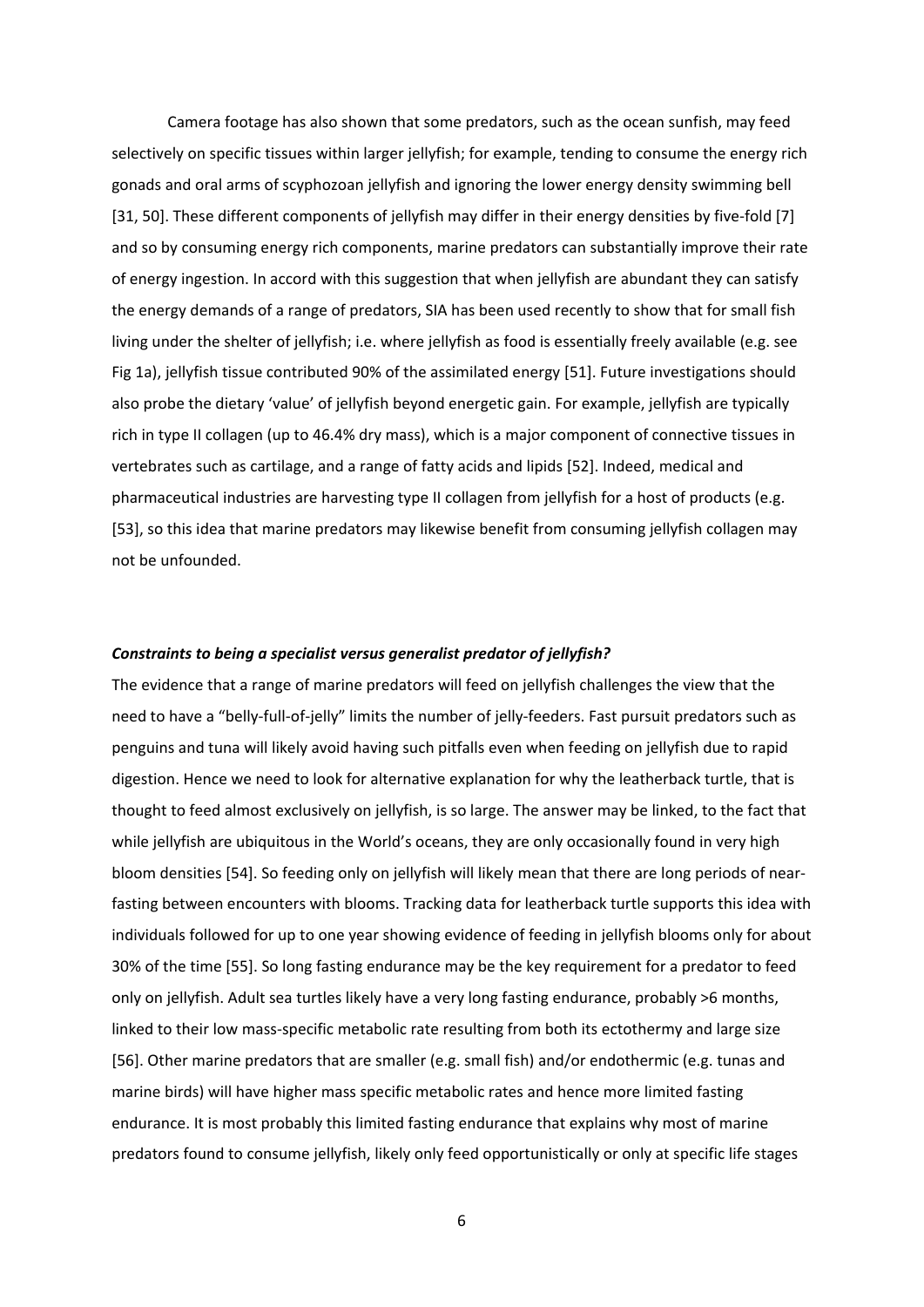(e.g. tuna and eel larvae, adult sunfish), rather than exclusively, on jellyfish. Laboratory trials support his view that fish may feed opportunistically on jellyfish [57, 58].

One further issue with high levels of jellyfish consumption is that predators will also ingest large volumes of salt which needs to be removed from their bodies. Marine predators have specialized physiologies for salt removal, such as salt glands found in leatherback turtles and marine birds [59,60]. For example, though such physiological adaptations it is estimated that a 450 kg leatherback turtle can produce about 6‐9 litres of lachrymal secretion (salty tears) per hour enabling the consumption of 80% body mass day−1 of jellyfish [59]. Such rates of ingestion cannot be extrapolated to all marine predators as the vast majority lack such a capacity to process excess salt, prompting studies to examine the link between anatomy, physiology and rate of jellyfish ingestion.

# *Concluding remarks and future directions*

There is now overwhelming evidence suggesting that jellyfish cannot simply be ignored as trophic dead ends but rather are opportunistically consumed by a wide range of marine predators. Such trophic pathways reflect the abundance, aggregation and seasonality of jellyfish and challenge the intuitive view that the reward from feeding on jellyfish would be outstripped by the effort. Indeed, when considering selective foraging on gonadal tissue, for example, the energetic reward and accessibility of the resource is most certainly worthy of a predator's attention. However, our understanding of jellyfish dietary 'value' should in time extend beyond energetic gain, to encompass more nuanced physiological requirements (e.g. the ingestion of collagen or lipids). These findings may be particularly important given that jellyfish compose a large fraction of the pelagic biomass and, in some regions have oscillated or increased significantly in their abundance [61,62] over recent decades; sometimes linked to climate change or more direct forms of anthropogenic disturbance [1,62]. It is clear that a lot more consideration needs to be given to parameterizing the role of jellyfish in marine ecosystems (63,64).

# **Author Contributions**

G.C.H. conceived the study and led the writing with input from T.K.D and J.D.R.H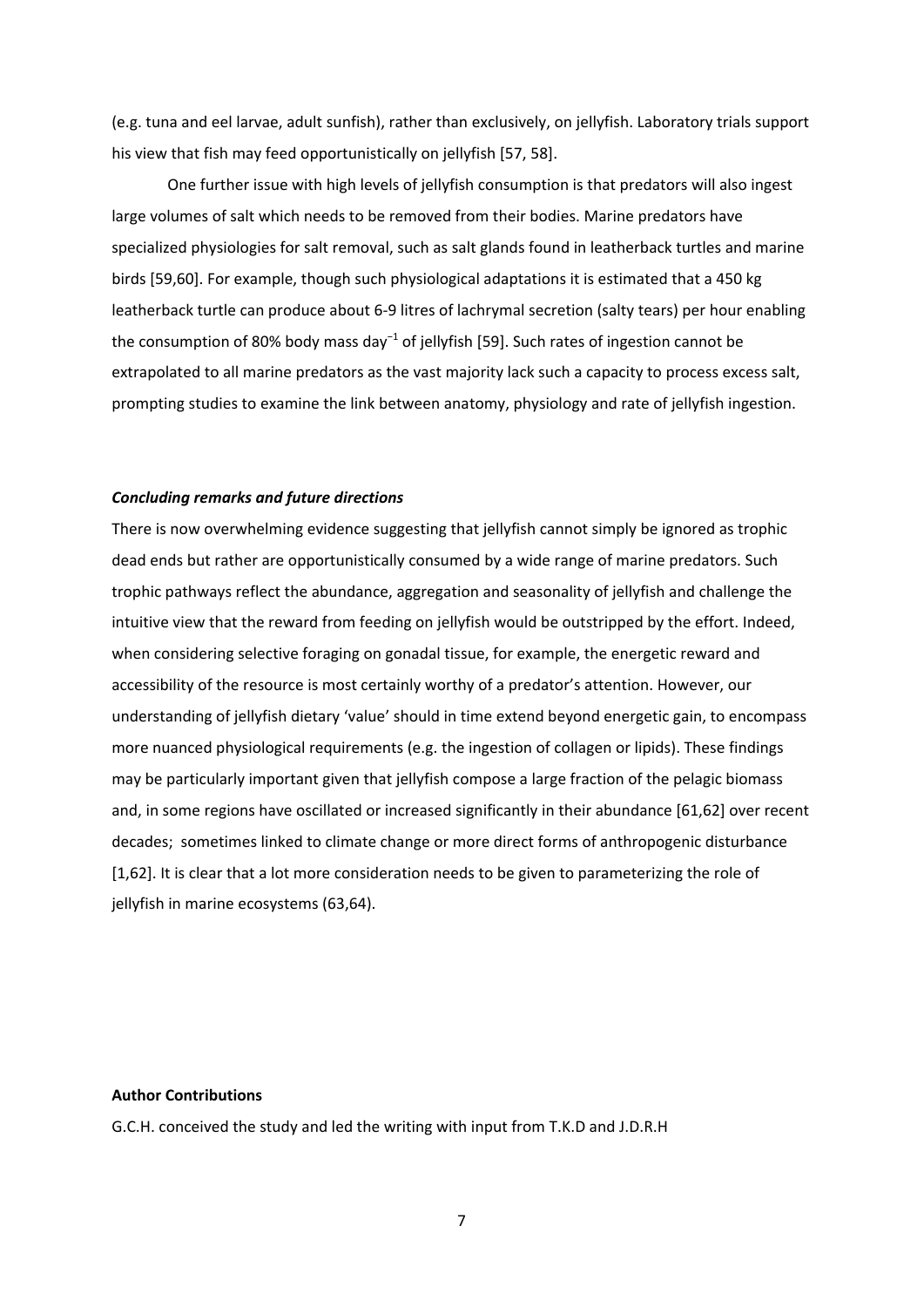# **References**

- 1. Richardson, A.J. *et al.* (2009) The jellyfish joyride: Causes, consequences and management responses to a more gelatinous future. *Trends Ecol. Evol.* 24, 312–322
- 2. Schaub. J. *et al.* (2018) Using unmanned aerial vehicles (UAVs) to measure jellyfish aggregations. *Mar. Ecol. Prog. Ser.* 591, 29–36
- 3. Houghton, J.D.R. *et al.* (2006) Developing a simple, rapid method for identifying and monitoring jellyfish aggregations from the air. *Mar. Ecol. Prog. Ser.* 314, 159‐170
- 4. Bathmann, U.V. (1988) Mass occurrence of *Salpa fusiformis* in the spring of 1984 off Ireland: implications for sedimentation processes. *Mar. Biol.* 97, 127‐135
- 5. Smith Jr, K.L. *et al.* (2014) Large salp bloom export from the upper ocean and benthic community response in the abyssal northeast Pacific: Day to week resolution. *Limnol. Oceanogr.* 59, 745–757
- 6. Verity, P.G. and Smetacek, V. (1996) Organism life cycles, predation, and the structure of marine pelagic ecosystems. *Mar. Ecol. Prog. Ser.* 130, 277‐293
- 7. Doyle, T.K. *et al.* (2007) The energy density of jellyfish: estimates from bomb-calorimetry and proximate‐consumption. *J. Exp. Mar. Biol. Ecol.* 343, 239–252
- 8. Schaafsma, F.L. *et al.* (2018) Review: the energetic value of zooplankton and nekton species of the Southern Ocean. *Mar. Biol.* 165:129
- 9. Heaslip, S.G. *et al.* (2012) Jellyfish support high energy intake of leatherback sea turtles (*Dermochelys coriacea*): Video evidence from animal‐borne cameras. *PLoS ONE* 7: e33259
- 10. Arai, M.N. (2005) Predation on pelagic coelenterates: a review. *J. Mar. Biol. Ass. UK* 85, 523–536
- 11. McCanch, N.V. and McCanch, M. (1996) Fulmars feeding on jellyfish. *British Birds* 89, 569–570
- 12. Purcell, J.E. *et al.* (2005) A review of appendicularians as prey of fish and invertebrate predators. In *Response of marine ecosystems to global change: Ecological impact of appendicularians* (Gorsky, G., Youngbluth, M.J. and Deibel, D., eds.), pp. 359‐435, Contemporary Publishing International
- 13. Harbison, G.R. (1998) The parasites and predators of Thaliacea. In *The Biology of Pelagic Tunicates* (Bone, Q., ed.), pp.187–214, Oxford University Press
- 14. Hamilton, G. (2016) The secret lives of jellyfish: long regarded as minor players in ocean ecology, jellyfish are actually important parts of the marine food webs. *Nature* 531, 432‐435
- 15. Cardona, L. *et al.* (2012) Massive consumption of gelatinous plankton by Mediterranean apex predators. *PLoS ONE* 7: e31329
- 16. González Carman, V.G. *et al.* (2014) A jellyfish diet for the herbivorous green turtle *Chelonia mydas* in the temperate SW Atlantic. *Mar. Biol.* 161, 339–349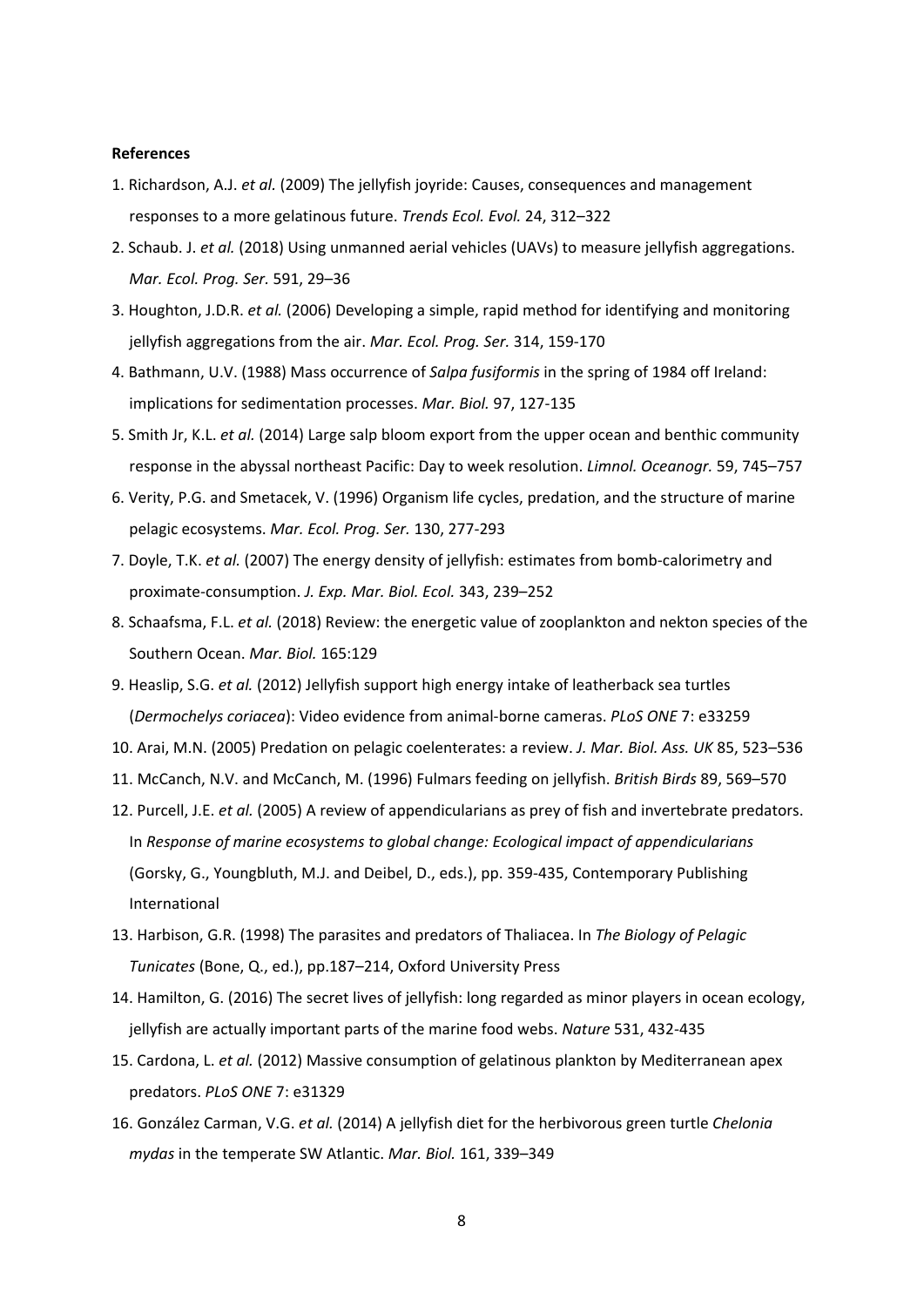- 17. Thiebot, J‐B *et al.* (2017) Jellyfish and other gelata as food for four penguin species insights from predator‐borne videos. *Front. Ecol. Environ.* 15, 437‐441
- 18. Thiebot, J.B. *et al.* (2016) On the significance of Antarctic jellyfish as food for Adelie penguins, as revealed by video loggers. *Mar. Biol.* 163, 108
- 19. Smolowitz, R.J. *et al.* (2015) Using a remotely operated vehicle (ROV) to observe loggerhead sea turtle (*Caretta caretta*) behavior on foraging grounds off the mid‐Atlantic United States. *J. Exp. Mar. Biol. Ecol.* 471, 84‐91
- 20. Hoving, H.J.T. and Haddock, S.H.D. (2017) The giant deep‐sea octopus *Haliphron atlanticus* forages on gelatinous fauna. *Sci. Rep.* 7, 44952
- 21. McInnes, J.C. *et al.* (2017) High occurrence of jellyfish predation by black‐browed and Campbell albatross identified by DNA metabarcoding. *Mol. Ecol.* 26, 4831–4845
- 22. Lamb, P.D. *et al.* (2017). Jellyfish on the menu: mtDNA assay reveals scyphozoan predation in the Irish Sea. *R. Soc. Open Sci.* 4, 171421
- 23. Jarman, S. N. *et al.* (2013) Adelie penguin population diet monitoring by analysis of food DNA in scats. *PLoS ONE* 8, e82227
- 24. McInnes, J.C. *et al.* (2016) Simultaneous DNA‐based diet analysis of breeding, nonbreeding and chick Adelie penguins. *R. Soc. Open Sci.* 3, 150443
- 25. Sato, N.N. *et al.* (2015) The jellyfish buffet: jellyfish enhance seabird foraging opportunities by concentrating prey. *Biol. Lett.* 11, 20150358
- 26. Dick, J.T.A *et al.* (2013) Ecological impacts of an invasive predator explained and predicted by functional responses. *Biol. Inv.* 15, 837‐846
- 27. Ayala, D.J. *et al.* (2018) Gelatinous plankton is important in the diet of European eel (*Anguilla anguilla*) larvae in the Sargasso Sea. *Sci. Rep.* 8, 6156
- 28. Sweetman, A.K. *et al.* (2014) Rapid scavenging of jellyfish carcasses reveals the importance of gelatinous material to deep‐sea food webs. *Proc. R. Soc. B* 281, 20142210
- 29. Dunlop, K.M. *et al.* (2017) Direct evidence of an efficient energy transfer pathway from jellyfish carcasses to a commercially important deep‐water species. *Sci. Rep.* 7: 17455
- 30. Smith, B.E. *et al.* (2016) Bloom or bust: Synchrony in jellyfish abundance, fish consumption, benthic scavenger abundance, and environmental drivers across a continental shelf. *Fish. Oceanogr.* 25, 500‐514
- 31. Milisenda, G. *et al.* (2014) Jellyfish as prey: frequency of predation and selective foraging of *Boops boops* (Vertebrata, Actinopterygii) on the Mauve Stinger *Pelagia noctiluca* (Cnidaria, Scyphozoa). *PLoS ONE* 9, e94600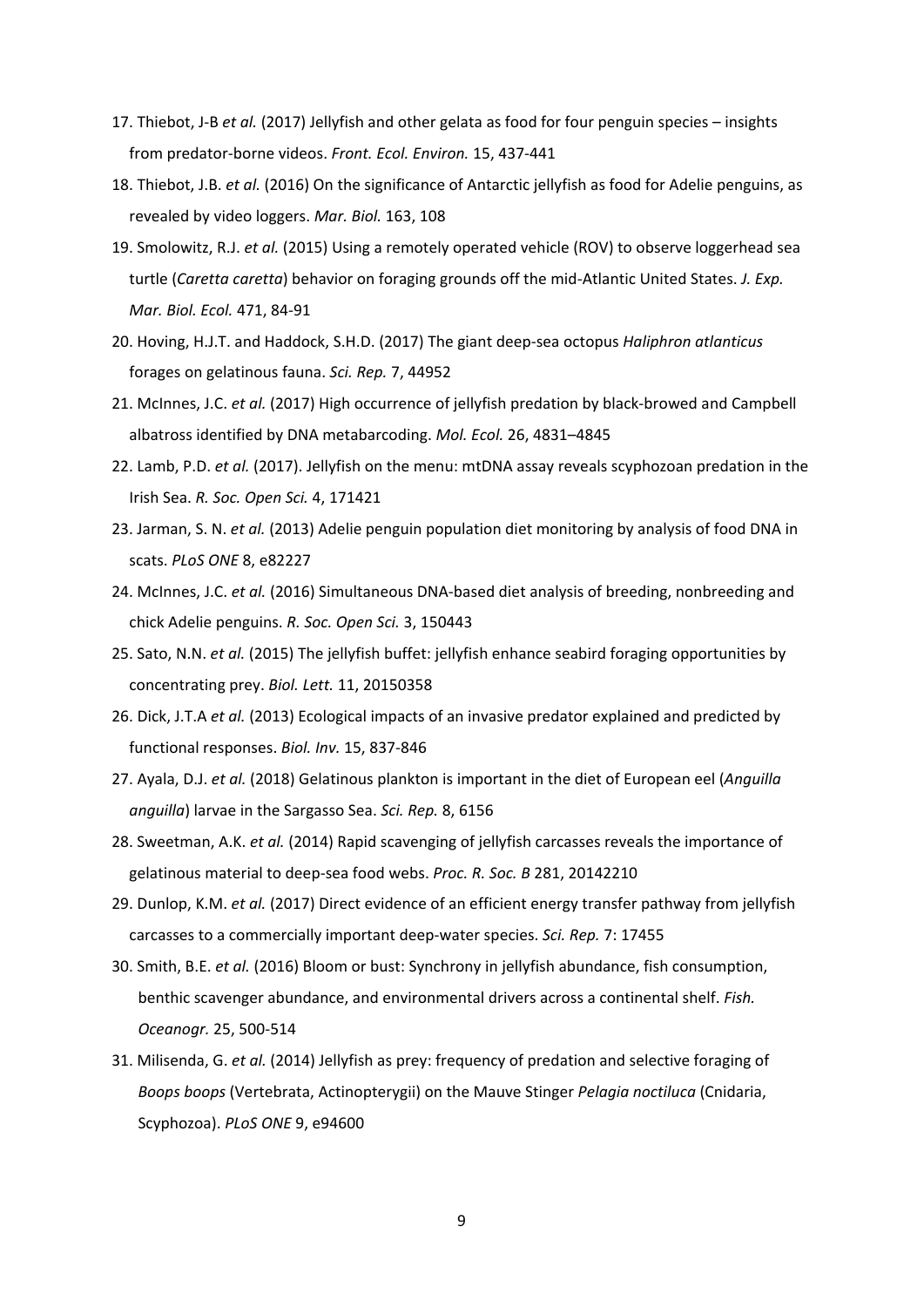- 32. Fossette, S. *et al.* (2012) Does prey size matter? Novel observations of feeding in the leatherback turtle (*Dermochelys coriacea*) allow a test of predator‐prey size relationships. *Biol. Lett.* 8, 351– 354
- 33. Phillips, N. *et al.* (2017) Quacks snack on smacks: mallard ducks (*Anas platyrhynchos*) observed feeding on hydrozoans (*Velella velella*). *Plankton Benthos Res.* 12, 143‐144
- 34. Bayha, K.M. *et al.* (2012) Predation potential of the jellyfish *Drymonema larsoni* Bayha & Dawson (Scyphozoa: Drymonematidae) on the moon jellyfish *Aurelia* sp. in the northern Gulf of Mexico. *Hydrobiologia* 690, 189–197
- 35. Wakabayashi, K. *et al.* (2012) Predation by the phyllosoma larva of *Ibacus novemdentatus* on various kinds of venomous jellyfish. *Biol. Bull.* 222, 1‐5
- 36. O'Rorke, R. *et al.* (2012) Determining the diet of larvae of western rock lobster (*Panulirus cygnus*) using high‐throughput DNA sequencing techniques. *PLoS ONE* 7, e42757
- 37. Ates, R.M.L. (2017) Benthic scavengers and predators of jellyfish, material for a review. *Plankton Benthos Res.* 12, 71‐77
- 38. Fleming, N.E.C. *et al.* (2014) Scyphozoan jellyfish provide short-term reproductive habitat for hyperiid amphipods in a temperate near‐shore environment. *Mar. Ecol. Prog. Ser.* 510, 229–240
- 39. Brodeur, R.D. *et al.* (2018) Effects of warming ocean conditions on feeding ecology of small pelagic fishes in a coastal upwelling ecosystem: a shift to gelatinous food sources. *Mar. Ecol. Prog. Ser.* https://doi.org/10.3354/meps12497
- 40. Eriksen, E. *et al.* (2017) Cod diet as an indicator of Ctenophora abundance dynamics in the Barents Sea. *Mar. Ecol. Prog. Ser.* https://doi.org/10.3354/meps12199
- 41. Sousa, L.L. *et al.* (2016) DNA barcoding identifies a cosmopolitan diet in the ocean sunfish. *Sci. Rep.* 6, 28762
- 42. Syväranta, J. *et al.* (2011) Stable isotopes challenge the perception of ocean sunfish *Mola mola* as obligate jellyfish predators. *J. Fish Biol.* 80, 225–231
- 43. Harrod, C. *et al.* (2013) Reply to Logan & Dodge: 'Stable isotopes challenge the perception of ocean sunfish *Mola mola* as obligate jellyfish predators'. *J. Fish Biol.* 82, 10‐16
- 44. Nakamura, I. and Sato, K. (2014) Ontogenetic shift in foraging habit of ocean sunfish *Mola mola* from dietary and behavioral studies. *Mar. Biol.* 161, 1263–1273
- 45. Arai, M.N. *et al.* (2003) Digestion of pelagic Ctenophora and Cnidaria by fish. *Can. J. Fish. Aquat. Sci.* 60, 825–829
- 46. Diaz‐Briz, L. *et al.* (2017) Gelatinous zooplankton (ctenophores, salps and medusae): an important food resource of fishes in the temperate SW Atlantic Ocean. *Mar. Biol. Res.* 13, 630644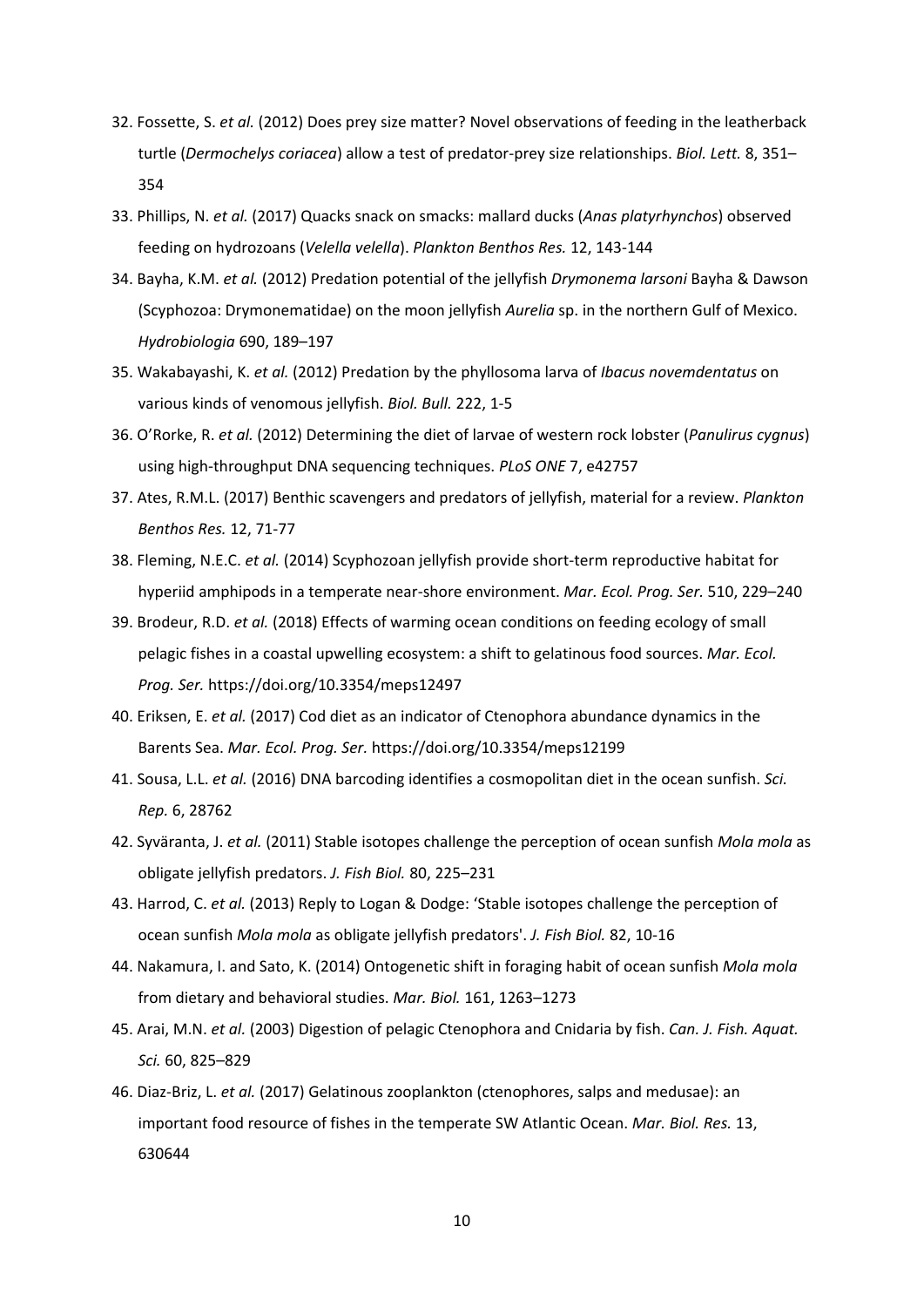- 47. Llopiz, J.K. *et al.* (2010) Distinctions in the diets and distributions of larval tunas and the important role of appendicularians. *Limnol. Oceanogr.* 55 983–996
- 48. Last, J.M. (1978) The food of four species of pleuronectiform larvae in the eastern English Channel and southern North Sea. *Mar. Biol.* 45, 359–368
- 49. Sampey, A. *et al.* (2007). Glimpse into guts: overview of the feeding of larvae of tropical shorefishes. *Mar. Ecol. Prog. Ser.* 339: 243–257
- 50. Nakamura, I. *et al.* (2015) Ocean sunfish rewarm at the surface after deep excursions to forage for siphonophores. *J. Anim. Ecol.* 84, 590–603
- 51. D'Ambra, I. *et al.* (2015) Fish rely on scyphozoan hosts as a primary food source: evidence from stable isotope analysis. *Mar. Biol.* 162, 247‐252
- 52. Nagai, T. *et al.* (1999) Collagen of edible jellyfish exumbrella. *J. Sci. Food. Agric.* 79, 855‐858
- 53. Hoyer, B. *et al.* (2014) Jellyfish collagen scaffolds for cartilage tissue engineering. *Acta Biomaterialia* 10, 883–892
- 54. Lilley, M.K.S *et al.* (2009) Distribution, extent of inter‐annual variability and diet of the bloom‐ forming jellyfish *Rhizostoma* in European waters. *J. Mar. Biol. Assoc. U.K.* 98, 39‐48
- 55. Bailey, H. *et al.* (2012) Movement patterns for a critically endangered species, the leatherback turtle (*Dermochelys coriacea*), linked to foraging success and population status. *PLoS ONE* 7, e36401
- 56. Hays, G.C. and Scott, R. (2013) Global patterns for upper ceilings on migration distance in sea turtles and comparisons with fish, birds and mammals. *Funct. Ecol.* 27, 748–756
- 57. Marques, R. *et al.* (2016) Jellyfish as an alternative source of food for opportunistic fishes. *J. Exp. Mar. Biol. Ecol.* 485, 1‐7
- 58. Miyajima‐Taga, Y. *et al.* (2016) Ontogenetic changes in the predator–prey interactions between threadsail filefish and moon jellyfish. *Hydrobiologia* 772, 175–187
- 59. Davenport, J. (2017) Crying a river: how much salt-laden jelly can a leatherback turtle really eat ? *J. Exp. Biol.* 220, 1737‐1744
- 60. Ostrom, P.H. *et al.* (2014) Unexpected hydrogen isotope variation in oceanic pelagic seabirds. *Oecologia* 175, 1227‐1235
- 61. Condon R.H. *et al.* (2013) Recurrent jellyfish blooms are a consequence of global oscillations. *Proc. Natl. Acad. Sci. U.S.A.* 110, 1000‐1005
- 62. Duarte, C.M. *et al.* (2013) Is global ocean sprawl a cause of jellyfish blooms? *Front. Ecol. Environ.* 11, 91–97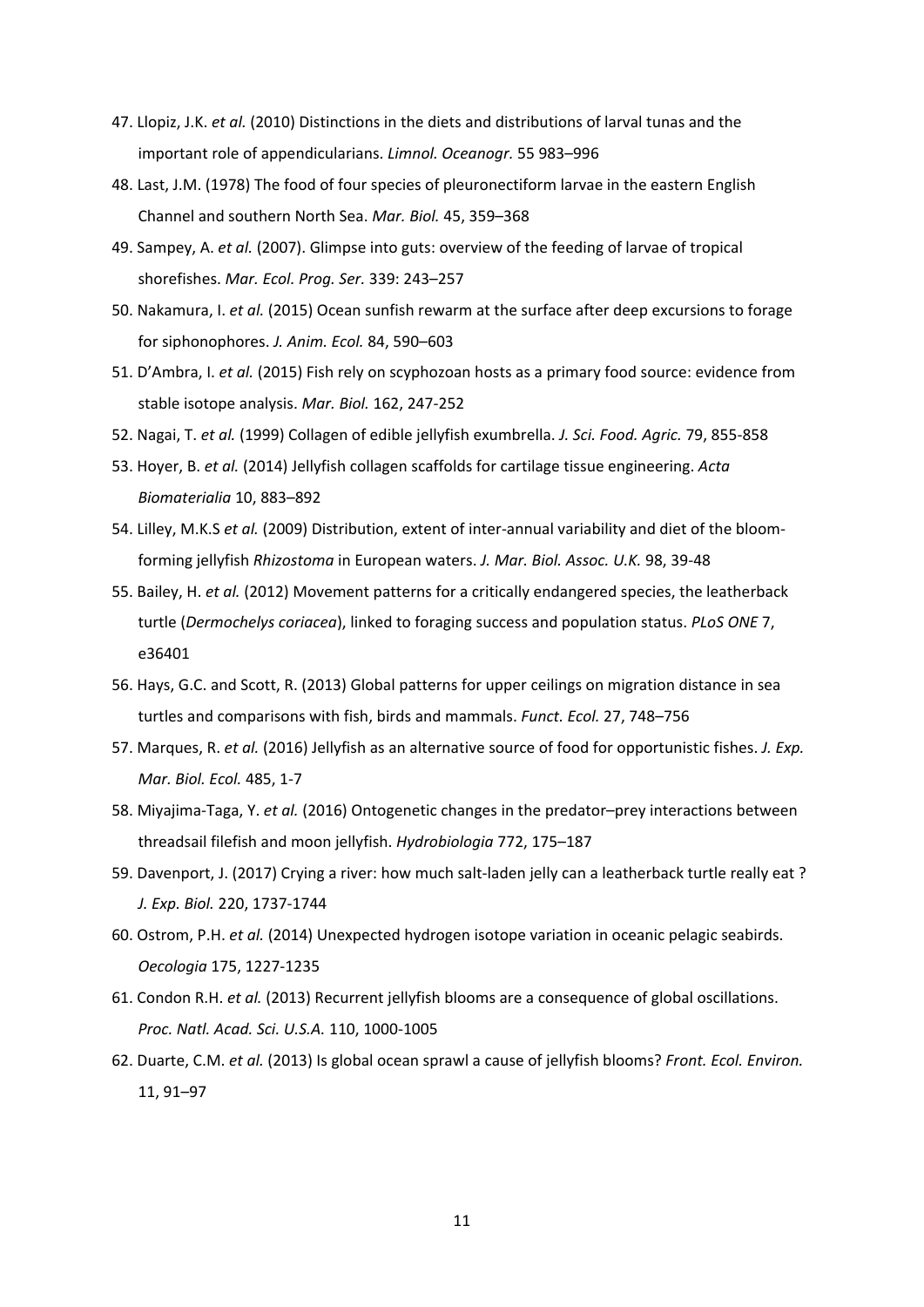- 63. Brodeur, R.D. *et al.* (2016) Ecological and economic consequences of ignoring jellyfish: A plea for increased monitoring of ecosystems. *Fisheries* 41, 630‐637
- 64. Aubert, A. (2018) No more reason for ignoring gelatinous zooplankton in ecosystem assessment and marine management: Concrete cost‐effective methodology during routine fishery trawl surveys. *Mar. Policy* 89, 100–108
- 65. Pauly, D. *et al.* (2009) Jellyfish in ecosystems, online databases and ecosystem models. *Hydrobiologia* 616, 67–85
- 66. Doyle, T.K. *et al.* (2014) Ecological and Societal Benefits of Jellyfish. In: Pitt K., Lucas C. (eds) Jellyfish Blooms. Springer, Dordrecht. pp 105‐217
- 67. Fossette, S. *et al.* (2015) Current‐Oriented swimming by jellyfish and its role in bloom maintenance. *Curr. Biol.* 25, 342‐347
- 68. Schlaefer, J.A. *et al.* (2018) Swimming behaviour can maintain localised jellyfish (*Chironex fleckeri*: Cubozoa) populations. *Mar. Ecol. Prog. Ser.* 591, 287‐302
- 69. Henschke, N. *et al.* (2016) Rethinking the Role of Salps in the Ocean. *Trends Ecol. Evol.* 31, 720– 733
- 70. Li, K.Z. *et al.* (2016) High abundance of salps in the coastal Gulf of Alaska during 2011: A first record of bloom occurrence for the northern Gulf. *Deep‐Sea Res. Part I* 132, 136‐145
- 71. Suprenand, P.M. *et al.* (2017) Trophodynamic effects of climate change-induced alterations to primary production along the western Antarctic Peninsula. *Mar. Ecol. Prog. Ser.* 569, 37‐54
- 72. Steinberg, D.K. *et al.* (2015) Long-term (1993-2013) changes in macrozooplankton off the Western Antarctic Peninsula. *Deep‐Sea‐Res. Part I*. 101, 54‐70
- 73. Choy, C.A. *et al.* (2017) Deep pelagic food web structure as revealed by *in situ* feeding observations. *Proc. R. Soc. B* 284: 20172116
- 74. Phillips, D.L. *et al.* (2014) Best practices for use of stable isotope mixing models in food‐web studies. *Can. J. Zool.* 92, 823‐835
- 75. McInnes, J.C. *et al.* (2016) A review of methods used to analyse albatross diets‐assessing priorities across their range. *ICES J. Mar. Sci.* 73, 2125‐2137
- 76. Parnell, A.C. *et al.* (2010) Source partioning using stable isotopes: coping with too much variation. *PLoS ONE* 5, e9672
- 77. Chiaradia, A. *et al.* (2016). Stable isotopes (δ13C, δ15N) combined with conventional dietary approaches reveal plasticity in central‐place foraging behavior of little penguins *Eudyptula minor*. *Front. Ecol. Evol.* 3, 154
- 78. Nielsen, J.M. *et al.* (2018) Diet tracing in ecology: Method comparison and selection. *Methods Ecol. Evol.* 9, 278–291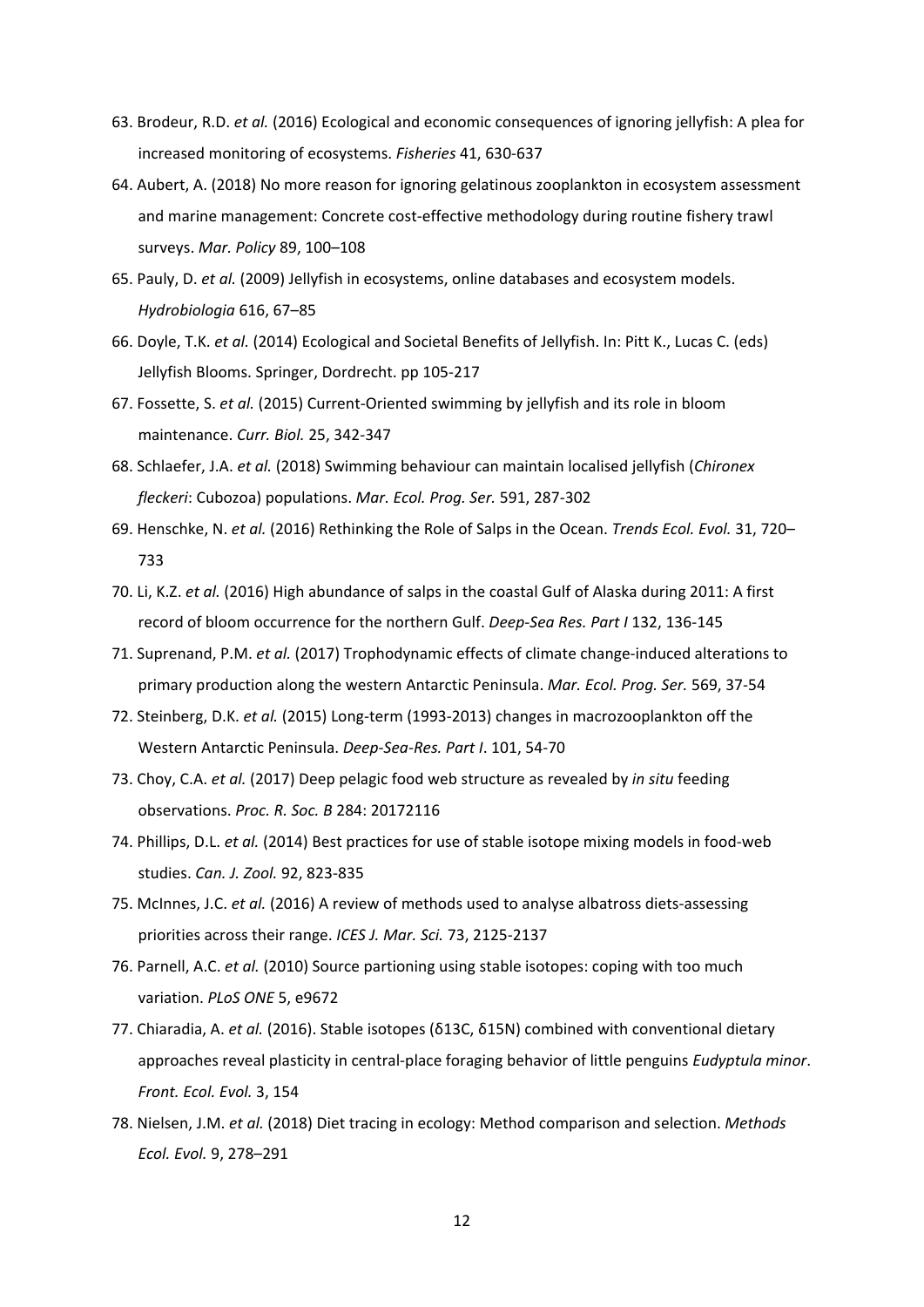- 79. Pitt, K.A. *et al.* (2009) Stable isotope and fatty acid tracers in energy and nutrient studies of jellyfish: a review. *Hydrobiologia* 616, 119–132
- 80. Moll, R.J. *et al.* (2007) A new 'view' of ecology and conservation through animal‐borne video systems. *Trends Ecol. Evol.* 22, 660‐668
- 81. Nishizawa, B. *et al.* (2018) Albatross-borne loggers show feeding on deep-sea squids: implications for the study of squid distributions. *Mar. Ecol. Prog. Ser.* 592, 257‐265
- 82. Pagano, A.M. *et al.* (2018) High‐energy, high‐fat lifestyle challenges an Arctic apex predator, the polar bear. *Science* 359, 568‐572
- 83. Dahl, K.A. *et al.* (2017) DNA barcoding significantly improves resolution of invasive lionfish diet in the Northern Gulf of Mexico. *Biol. Invasions* 19, 1917‐1933
- 84. Kartzinel, T.R. *et al.* (2015) DNA metabarcoding illuminates dietary niche partitioning by African large herbivores. *Proc. Natl. Acad. Sci. U.S.A.* 112, 8019‐8024
- 85. Schneider, S. *et al.* (2017) Selective plant foraging and the top-down suppression of native diversity in a restored prairie. *J. Appl. Ecol.* 54, 1496‐1504
- 86. Thomas, A.C. *et al.* (2016) Quantitative DNA metabarcoding: improved estimates of species proportional biomass using correction factors derived from control material. *Mol. Ecol. Res.* 16, 714‐726
- 87. McInnes, J.C. *et al.* (2017) Optimised scat collection protocols for dietary DNA metabarcoding in vertebrates. *Methods Ecol. Evol.* 8, 192‐202
- 88. Arkhipkin, A. and Laptikhovsky, V. (2013) From gelatinous to muscle food chain: rock cod *Patagonotothen ramsayi* recycles coelenterate and tunicate resources on the Patagonian Shelf. *J. Fish. Biol.* 83, 1210–1220
- 89. Archer, S.K. *et al.* (2018) Pyrosome consumption by benthic organisms during blooms in the northeast Pacific and Gulf of Mexico. *Ecology* 99, 981‐984

# **Box 1. What are jellyfish?**

The term "jellyfish" is often considered to be synonymous with the phylum Cnidaria and the class Scyphozoa which are the traditional bell‐shaped pulsing gelatinous animals seen across the World's oceans that vary in size from a few cm up to individuals that may weigh many tens of kg [66] (Fig. 1). While generally considered to be zooplankton, i.e. animals that drift with ocean currents, the larger scyphozoans are strong swimmers and can move independently of currents [67,68]. Scyphozoan jellyfish capture prey by pulsing their bell which entrains and transports prey past their tentacles or oral arms that are lined with stinging nematocysts. In addition to scyphozoans, more broadly, the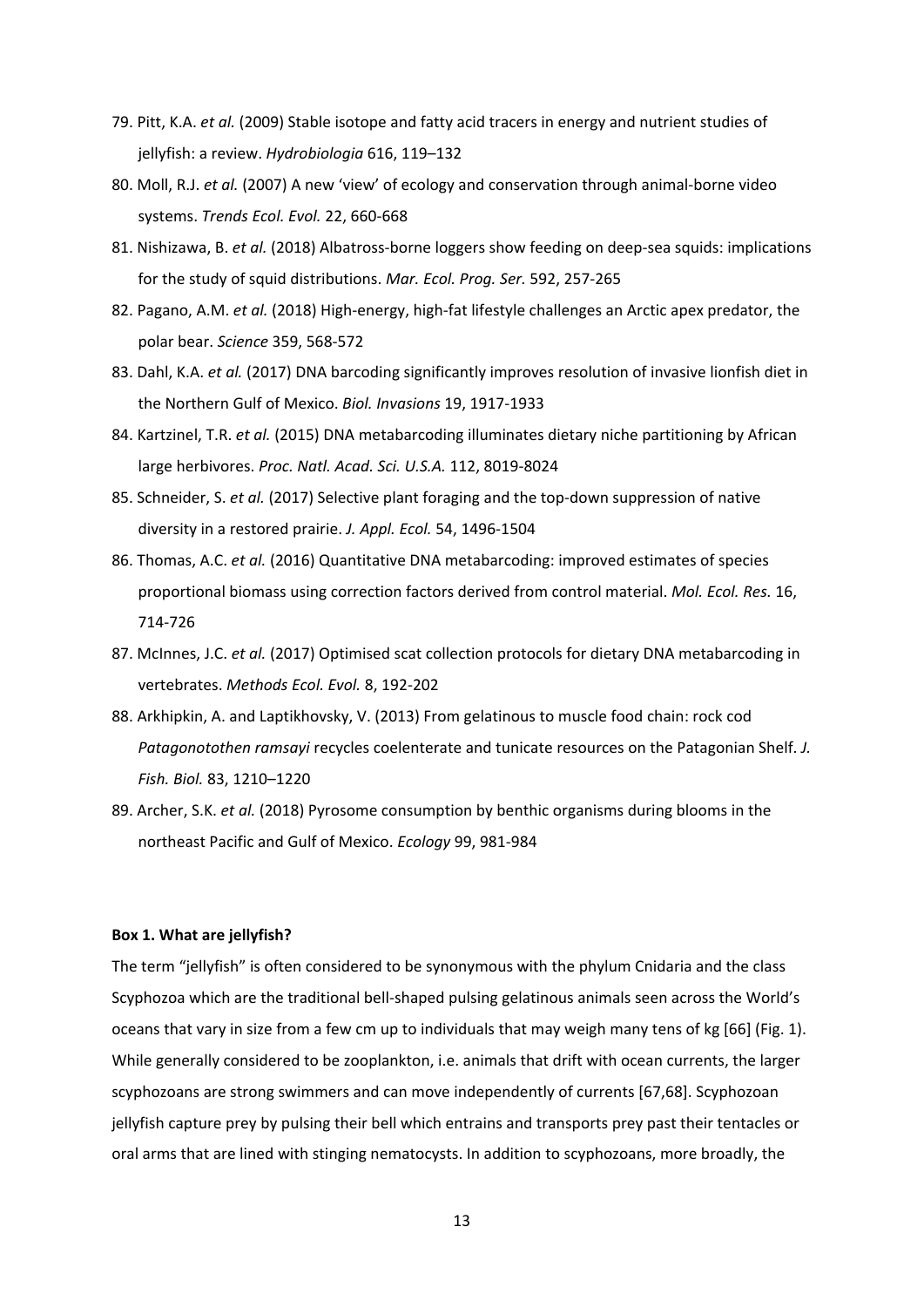term "jellyfish" can encompass a wide range of other gelatinous taxa [66]. Within the Cnidaria there is also the class Hydrozoa that includes the hydromedusae such as *Aequorea* spp. and the colonial siphonophores, some of which may be several meters long such as *Apolemia uvaria*. The phylum Ctenophora are also called comb jellies or sea gooseberries and move themselves by the sequential beating of cilia that are located in distinct bands that run around their bodies. Ctenophores catch their plankton prey using extendable tentacles containing sticky cells called colloblasts that ensnare prey or some generate feeding currents that entrain prey. Other gelatinous marine animals, unrelated to the cnidarians and ctenophores, are in the phylum Chordata, namely, the salps, doliolids, pyrosomes and appendicularians [69]. Individual salps and doliolids are barrel shaped and range in size from a few mm and up to a many cm and filter water to obtain their microscopic food. They may form long colonial chains several metres long and, like other gelatinous plankton, may occur in very high densities [70] and show long term changes in abundance linked to climate [71,72]. Similarly pyrosomes may form colonies several metres in length, with thousands of individuals, termed zooids, embedded in a common gelatinous matrix that joins the colony. Across this diverse range of taxa, jellyfish often have complex life cycles which vary with taxonomy, some remaining in the plankton throughout their lives, such as the ctenophores, while others may have life stages on the seabed. High density mono‐specific blooms of jellyfish occur around the world's oceans, but often there may be many species in one area that form a complex part of a complex food web known as the "jelly‐web" [73].

#### *Box 2. Recently used methodologies for assessing dietary importance of jellyfish*

## **Stable isotope analysis**

Stable isotope analysis (SIA) has been used for many decades to assess animal diets [74,75] and recently there has been increased use of this approach for looking at the dietary important of jellyfish; driven partly by advances in analysis that yield far greater resolution beyond trophic level (e.g. Bayesian mixing models [76]). SIA is based on the fact that the isotopic composition of an animal's tissues is influenced by that of its prey, with typically isotopic enrichment of the lighter isotope occurring between prey and predator. Most commonly stable isotope of nitrogen and carbon are used in food web analysis [77,78]. The approach needs information on the isotopic composition of the potential prey items. Once of the advantages of this approach is that different tissues have different isotopic turnover rates and so their SI compositions integrate different time‐ windows of feeding. For example, blood has a high turnover rate and so will typically reflect the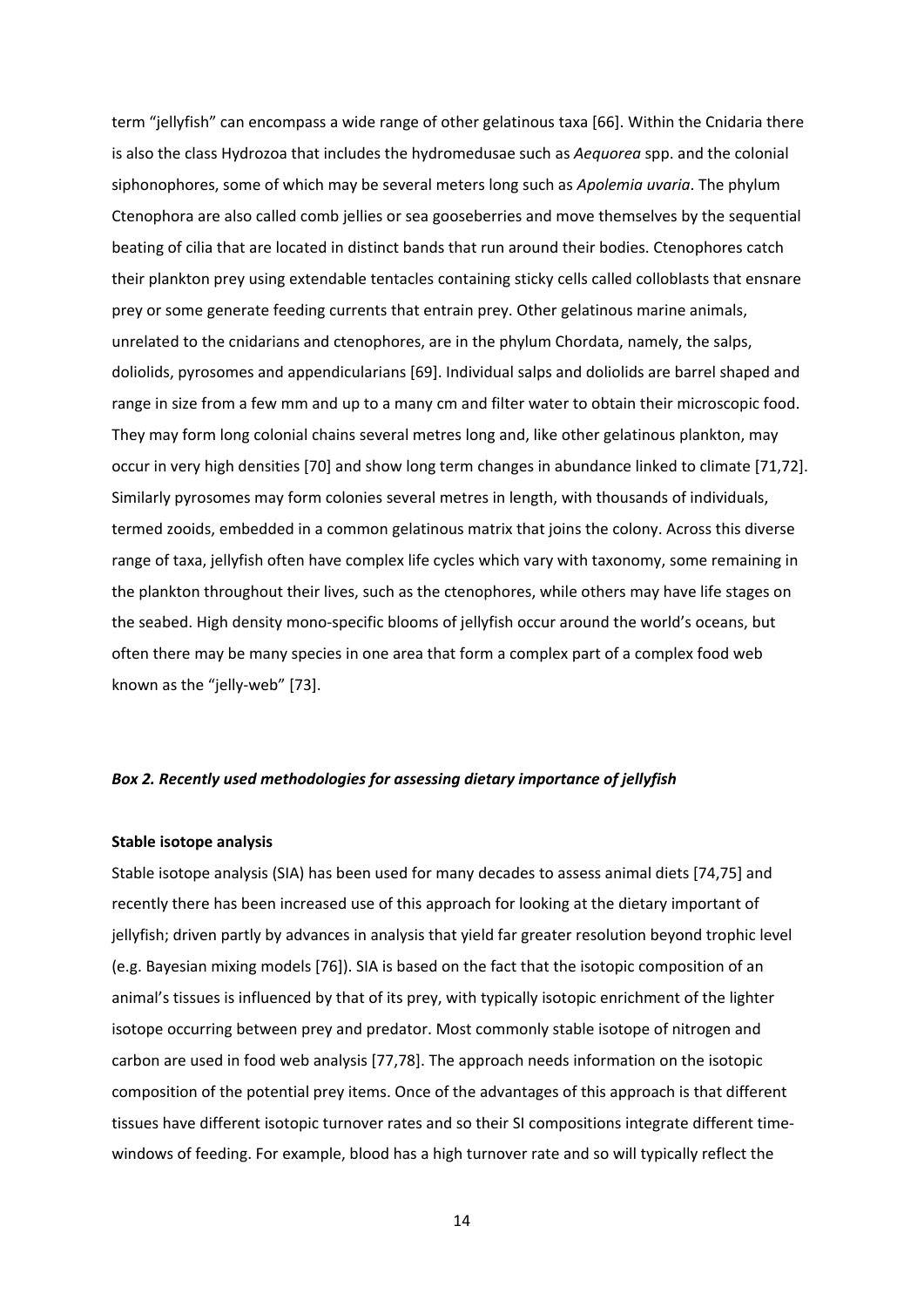feeding history of a few weeks prior to blood sampling, while muscle has a slower turnover rate and so reflects the feeding history over several months. However sometimes there is uncertainty in assessing diet with this approach. For example, the isotopic signatures of all potential prey items may not characterized and when using only two isotopes an ambiguous picture of an animal's diet may sometimes be obtained [79].

#### **Animal borne cameras**

Some of the first camera systems attached to marine animals were large analogue devices and so tended to be deployed on large animals included various marine mammals such as seals and whales. However, over the last two decades there has been a massive reduction in the size of cameras and so the ability to equip much smaller taxa. For example, cameras as small as 15g have now been attached to penguins and murres/guillemots [18,25]. These devices have revealed a wealth of information on foraging behaviour of a range of taxa including penguins, turtles, and sharks [80‐82]. The method allows individual prey capture events to be identified so that estimates of ingestion rates are possible. Furthermore, it may sometimes be possible to identify whether marine predators are feeding selectively on certain part of their prey. Limitations of technique are that typically only a few hours of video recording are possible on each deployment and devices need to be recovered for data download.

# **DNA metabarcoding**

DNA metabarcoding is now being widely used to examine the diets of species across terrestrial and aquatic systems [83‐85]. The technique is based around the fact that, while prey items in the gut and faeces may not be recognizable under microscopic examination, there is still DNA present from the different prey. Metabarcoding targets regions of DNA (barcodes) that have enough variability to distinguish different taxonomic groups, with Next Generation Sequencing allowing rapid processing of large number of samples [86]. As with SIA, DNA metabarcoding needs a good range of reference DNA profiles that encompasses as many of the potential prey items as possible. From each analysed sample the presence or absence of different prey taxa is obtained along with the relative abundance of DNA from different taxa. The latter value, the Relative Read Abundance (RRA), may provide a proxy for the relative proportion of different taxa in the diet, assuming that different taxa are digested to the same extent and at the same speed, which may not necessarily be the case when comparing, for example, digestion of jellyfish versus fish. The approach works well when faecal samples are easy to collect, for example with marine birds that return to land to roost or provision a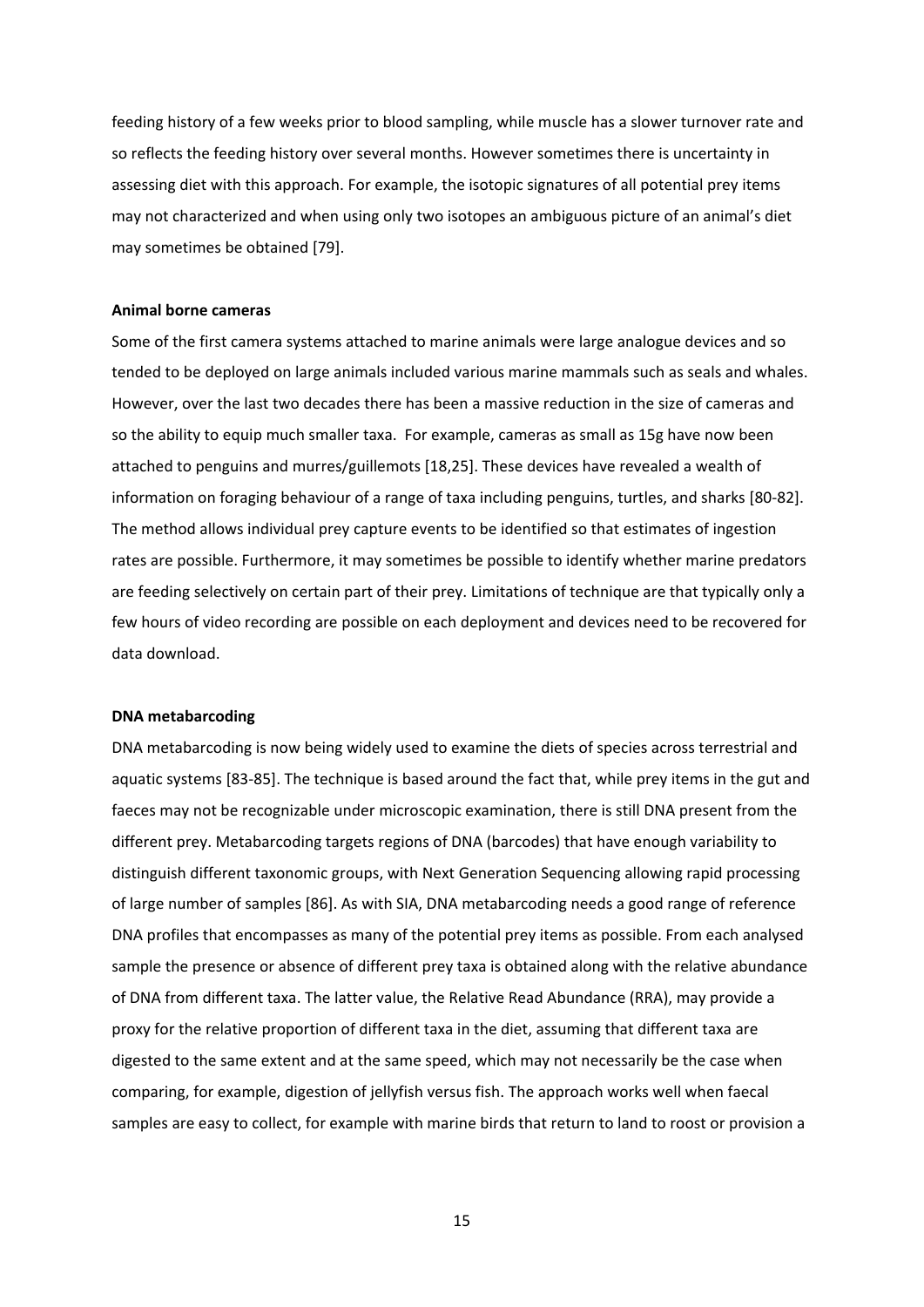chick [87]. However, for many other marine animals that remain at sea continuously, such as fish, collecting fecal samples is not so straightforward.

# **Figure legends**

**Figure 1. Variety of jellyfish in the ocean.** There are a broad range of jellyfish in the oceans. (A) Scyphozoan jellyfish such the compass jellyfish (*Chrysaora hysoscella*) pictured often have small fish and/or crustaceans (amphipods) sheltering among the tentacles and oral arms. (B) Jellyfish can occur in extremely high densities such this bloom of moon jellyfish (*Aurelia aurita*) where each individual pictured measures 10‐20 cm across. (C) Some jellyfish are very large such as the barrel jellyfish pictured (*Rhizostoma octopus*). This barrel jellyfish is shown minus the swimming bell so that only the stomach, gonads and oral arms are shown. (D) Other jellyfish are much smaller such as the ctenophore pictured (*Pleurobrachia pileus*) which measured about 2 cm across. Reproduced, with permission, from John Collins (A), Michelle Cronin (B), Tom Doyle (C), and Nigel Motyer (D).

**Figure 2. Jellyfish on the menu worldwide.** (A) In recent years a range of studies, using a variety of techniques such as stable isotope analysis of predator tissues, animal‐borne cameras, remotely operated vehicles and molecular analysis of stomach contents and faecal samples, have shown that a broad range of marine predators including fish (including larvae), birds, green turtles and various invertebrates including octopus, holothurians (sea cucumbers) crabs and amphipods (including larvae) frequently feed on jellyfish. These approaches have also increased our knowledge of a predators previously well known to feed on jellyfish such as leatherback turtles and ocean sunfish. Pictured are illustrative examples of this breadth of recent work showing the general location of some of these studies and taxa shown to consume jellyfish illustrated schematically as flying sea birds [21], penguins [17,18,23,24, fish including fish larvae [15,22,27,31,51,88], turtles [9,16,32], crab [28,89], rock lobster larvae [36] and sea cucumber [5]. (B) Widespread consumption of jellyfish may be facilitated by their rapid digestion which helps to counterbalance their low energy density. Pictured experimental results showing speeds of digestion for chum salmon (*Oncorhynchus keta*) fed the ctenophore *Pleurobrachia bachei* and the hydromedusa *Aequorea victoria* versus shrimp (*Pandalus* sp.)(modified from 45).